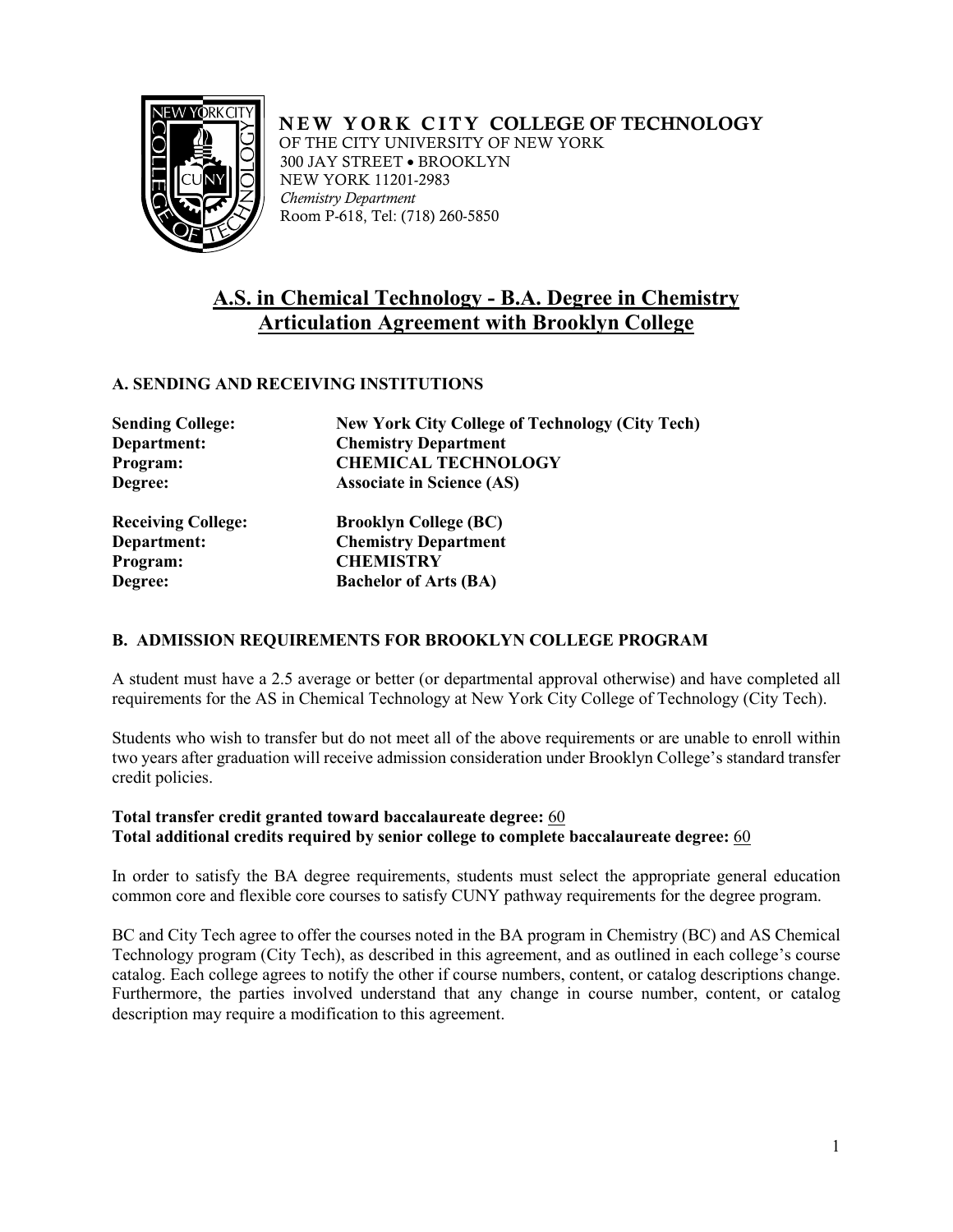#### **C. COURSE EQUIVALENCIES AND TRANSFER CREDIT AWARDED**

 **Students transferring from City Tech with an AS in Chemical Technology shall enter the BA Program in Chemistry at Brooklyn College as juniors. The following courses, totaling 60 credits, will be transferred to Brooklyn College.** 

| <b>COMMON CORE</b>                   |                                             |                                   |                |  |  |
|--------------------------------------|---------------------------------------------|-----------------------------------|----------------|--|--|
| <b>Required Common Core</b>          |                                             |                                   |                |  |  |
| <b>English Composition</b>           |                                             | ENG 1101 & ENG 1121               | 6              |  |  |
| Math. and Quantitative Reasoning     |                                             | MAT 1475: Calculus I              | 4              |  |  |
| Life/Physical Sciences               |                                             | CHEM 1110/1110L: General          | 4              |  |  |
|                                      |                                             | Chemistry I with lab              |                |  |  |
|                                      |                                             | <b>Total Required Common Core</b> | 14             |  |  |
| <b>Flexible Core</b>                 |                                             |                                   |                |  |  |
| World Cultures & Global Issues       |                                             | any approved course               | 3              |  |  |
| US Experiences in Its Diversity      |                                             | any approved course               | 3              |  |  |
| <b>Creative Expression</b>           |                                             | any approved course               | 3              |  |  |
| Individual and Society               |                                             | any approved course               | $\overline{3}$ |  |  |
| Scientific World                     |                                             | CHEM 1210/1210L: General          | $\overline{4}$ |  |  |
|                                      |                                             | Chemistry II with lab             |                |  |  |
| One additional Flexible Core course  |                                             | any approved course               | 3              |  |  |
|                                      |                                             | <b>Total Flexible Core</b>        | 19             |  |  |
| <b>Total Common Core</b>             |                                             |                                   | 33             |  |  |
| PROGRAM SPECIFIC DEGREE REQUIREMENTS |                                             |                                   |                |  |  |
| CHEM 2223/2223L                      |                                             | Organic Chemistry I with lab      | 5              |  |  |
| CHEM 2323/2323L                      | Organic Chemistry II with lab               |                                   | $\overline{5}$ |  |  |
| PHYS 1441/1441L                      | General Physics I: Calculus Based with lab  |                                   | 5              |  |  |
| PHYS 1442/14421                      | General Physics II: Calculus Based with lab |                                   | 5              |  |  |
| <b>Science Elective</b>              |                                             |                                   |                |  |  |
| Science Elective I & II              | choose from approved list                   |                                   | 8              |  |  |
| <b>Total Curriculum Requirements</b> |                                             |                                   |                |  |  |
| <b>Total Program Credits</b>         |                                             |                                   |                |  |  |

#### **ASSOCIATES IN SCIENCE IN CHEMICAL TECHNOLOGY**

 two courses designated WI for the associate level, one from Gen Ed Common Core and one from the major. Writing Intensive (WI) Requirement: Students at New York City College of Technology must complete

# **TOTAL NUMBER OF CREDITS TRANSFERRED 60\***

 *With completion of the Associates Degree, only 60 credits will transfer to Brooklyn College.*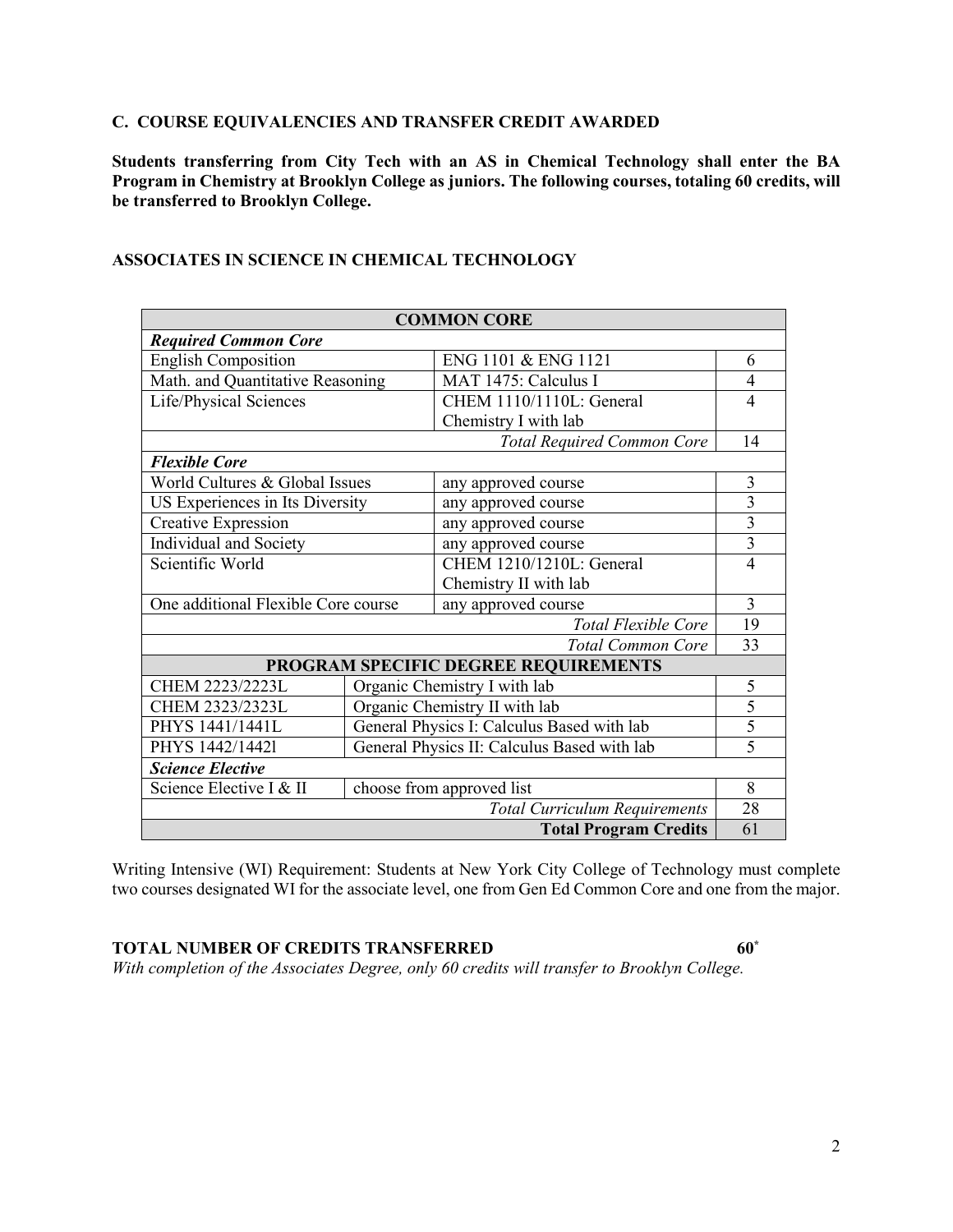#### **D. SENIOR COLLEGE UPPER DIVISION COURSES REMAINING FOR BA DEGREE**

 **Technology at City Tech will be required to satisfactorily complete the following courses (totaling 60 Students transferring to the BA program in Chemistry at BC from the AS program in Chemical credits) at BC.** 

| <b>COLLEGE OPTION REQUIREMENTS</b>                                                 |                                                                             |                |  |
|------------------------------------------------------------------------------------|-----------------------------------------------------------------------------|----------------|--|
|                                                                                    | Two 3-credit 3000 level CORC courses, in two different subject areas below: |                |  |
|                                                                                    | Exploring Literature (CORC 3101-3199)                                       | 6              |  |
|                                                                                    | Exploring Global Connections (CORC 3201-3299)                               |                |  |
|                                                                                    | Exploring Science (CORC 3301-3399)                                          |                |  |
|                                                                                    | <b>Total College Option Requirements</b>                                    | 6              |  |
|                                                                                    | PROGRAM REQUIREMENTS                                                        |                |  |
| <b>CHEM 3415W</b>                                                                  | <b>Analytical Chemistry</b>                                                 | 5              |  |
| <b>CHEM 4600</b>                                                                   | Physical Chemistry for the Health Professions                               | $\overline{3}$ |  |
| or CHEM 4610                                                                       | OR Physical Chemistry I                                                     | or 5           |  |
| <b>MATH 1206</b>                                                                   | Calculus II                                                                 | 4              |  |
|                                                                                    |                                                                             |                |  |
|                                                                                    |                                                                             |                |  |
|                                                                                    | <b>Total Curriculum Requirements</b>                                        | $12 - 14$      |  |
|                                                                                    | <b>ELECTIVES</b>                                                            |                |  |
|                                                                                    | 5 credits from the following options:                                       | 5              |  |
| CHEM 2700, 3420, 4530, 4550, 4570, 4571, 4580, 4581, 4620, 4640, 4720,             |                                                                             |                |  |
| 4760, 4761, either 4780 or 4790                                                    |                                                                             |                |  |
|                                                                                    | To meet college residency requirements, a minimum of 15 credits in advanced |                |  |
| courses in the Department of Chemistry must be completed at Brooklyn College with  |                                                                             |                |  |
| a grade of C- or better. This may require one additional course, beyond the CHEM   |                                                                             |                |  |
|                                                                                    | courses listed as Program requirements above.                               |                |  |
|                                                                                    | Additional courses at Brooklyn College to meet the following criteria:      |                |  |
| A total of 120 credits, with an average GPA of 2.00 or higher. These               |                                                                             |                |  |
| courses may either be taken at Brooklyn College or transferred to it.              |                                                                             |                |  |
| The last 18 credits taken toward the degree must be taken at Brooklyn<br>$\bullet$ |                                                                             |                |  |
| College.                                                                           |                                                                             |                |  |
|                                                                                    | <b>Total Elective Credits</b>                                               | $40 - 42$      |  |
|                                                                                    | <b>Total Program Credits</b>                                                | 60             |  |

# **TOTAL DEGREE CREDITS TO BE TAKEN AT BROOKLYN COLLEGE 60**

# **TOTAL CREDITS FOR THE BS DEGREE 120**